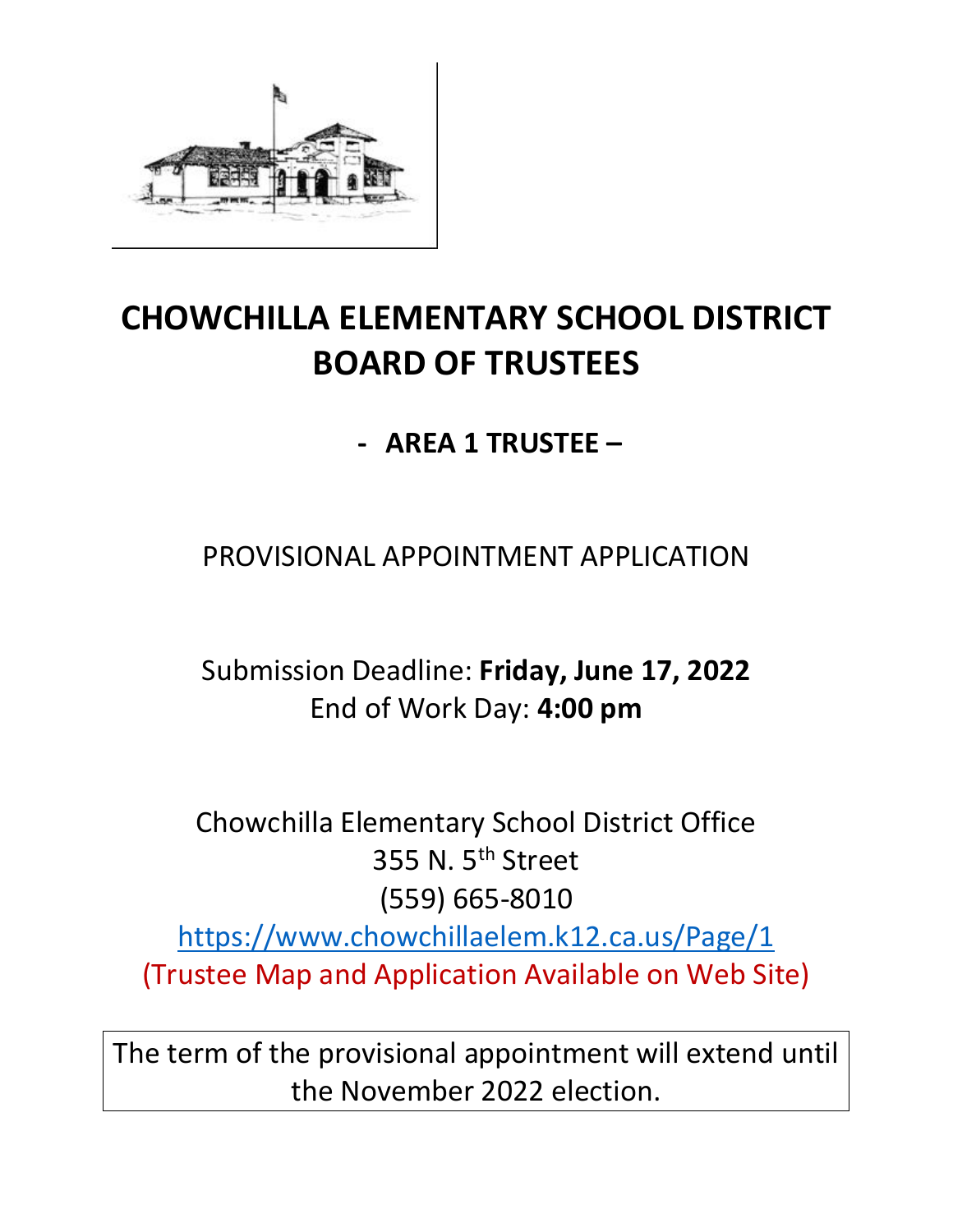## **CHOWCHILLA ELEMENTARY SCHOOL DISTRICT Board of Trustee Application**

The Chowchilla Elementary School District Trustees would like to thank you in advance for your interest in becoming a future Board Member.

To be eligible, applicants must reside in **Trustee Area 1**. You may contact Sheri Ramos at the district office to verify if you live in the appropriate trustee area at (559) 665-8010.

In accordance with Education Code Section 5091, the Chowchilla Elementary School District board of Trustees will appoint a representative to fill the vacancy at their June 27, 2022 School Board Meeting.

### **TO BE CONSIDERED A CANDIDATE YOU MUST SUBMIT:**

- 1. A Letter of Intent
- 2. Complete Short Responses
- 3. Submit Proof of Residence in Area 1 of the Chowchilla Elementary School **District**
- 4. Be a registered voter at least 18 years of age

### **DEADLINE** for submission of application information is: **June 17, 2022 – End of Work Day (4:00 pm)**

### **CANDIDATE ORIENTATION DATE**

Chowchilla Elementary School District Office **June 21, 2022 9:00 – 10:30 am** 

**CHOWCHILLA ELEMENTARY SCHOOL DISTRICT**